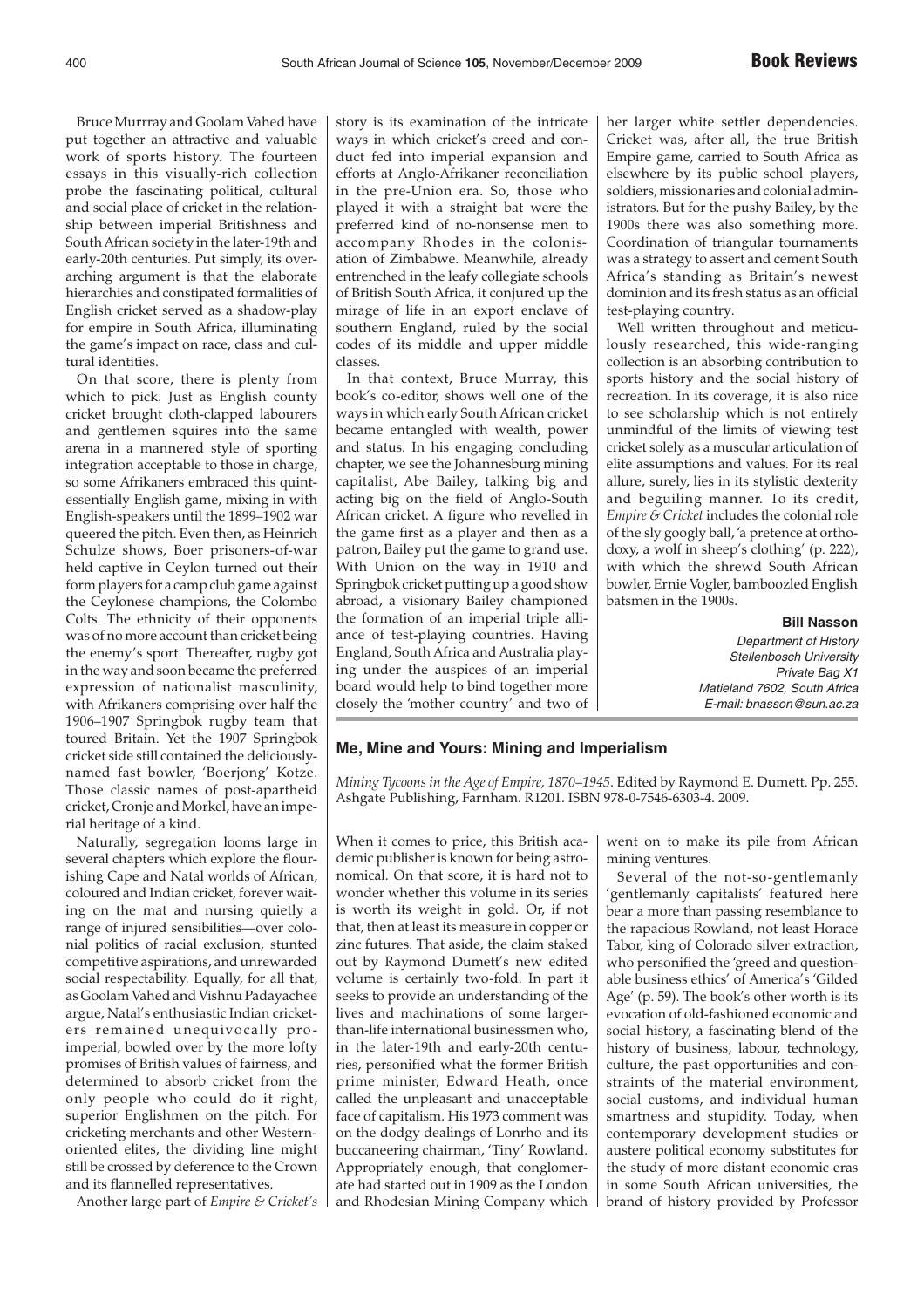

The big boots of Cecil John Rhodes.

Dumett and his contributors is particularly welcome.

In any edited nine-chapter collection of this sort, it is more or less inevitable that there will be unevenness in style, and gaps in coverage or thematic integration. Thus, there are one or two essays here that are perhaps less successful than others for one reason or another, such as an excess of detail on West African ore crushing technology or South American nitrate certificates. Equally, such things will still appeal to addicts. On the whole, though, this book contains a string of engaging, well-plotted and lucidly written essays on the international world of mining capitalists, engineers, investors, speculators and various company hangers-on at a key stage of global development. The period from the 1870s to the end of the Second World War saw galloping technological change, bloated material gain, the frantic accumulation of profit in an unsteady economic environment, and major imperial expansion. Through the course of these decades, the fat mining tycoons with their campfollowers of prospectors, diggers, labour bosses and miners turned mining enterprise into a vital bridgehead of worldwide capitalist expansion and colonial exploitation.

This all makes for an epic international story, crafted loosely as biographical appraisals of individual tycoons which tell us not only where they sat but upon whose backs they were sitting. The rocky fortunes of Horace Tabor in the Rocky Mountains of the American West are analysed by Duane A. Smith. Not only was he pivotal to America's leading world position as a silver producer in the 19th century; as with many other wealthy mining men encountered in this volume, most obviously Cecil Rhodes, he had an eye for politics and was a dreamy egoist. The editor digs away at Edwin Cade and Frederick Gordon, aggressive Anglo-West African entrepreneurs who appreciated fully just how handy the gold supplies of Asante would be for the British banking system, and did their bit to egg on Colonial Office intervention in the Gold Coast. Following this thread, one of the book's most distinguished contributors, Colin Newbury, in 'Cecil Rhodes, De Beers and Mining Finance in South Africa: The Business of Entrepreneurship and Imperialism', re-examines his subject's enormous impact in a novel way. Probing Rhodes's business activities and company creations, Newbury depicts him as essentially a politician in business rather than as a businessman with a voracious appetite for the politics of British territorial expansion.

Others in this collection address the rise of a new mining plutocracy and industrial expansion in the Americas. Michael Monteon tackles the Chilean 'Nitrate King', John T. North, whose ruinously intrusive meddling in affairs of state remains to this day a bitter historical memory in Santiago. Frank Morrill Murphy, the gold and copper mining and railroad mogul of Arizona, is probed by Robert L. Spude. To beguile investors he swopped pool and stage coach running for 'the look of a Wall Street banker, cane included' (p. 152). Thomas O' Brien provides a magisterial portrait of the wily Guggenheim Brothers, finance capitalists in copper mining who were as adept around smelting technology and metals refining as they were at getting into bed with the most powerful American banker of their day, J. Pierpont Morgan. Chester Beatty, the engineer, financier and entrepreneur, is examined by John Philips. With cliquey prospecting interests running from silver in Colorado and Utah to lead in Yugoslavia and on to the Central African Copperbelt, Beatty's 'love affair with mining' (p. 236) illustrates well the integrated international basis of mine enterprise by the early part of the 20th century.

The remaining two chapters focus on London and Australia. Jeremy Mouat sketches the life and dealings of the legendary Whitaker Wright, a northern English Methodist minister who early in life swopped God for Mammon. With an enormous steam-powered yacht called *Sybarite*, it was not for nothing that Wright became the inspiration for flashy characters in novels by contemporary writers like H.G. Wells. 'Better than anyone', he personified 'the late nineteenth-century mining craze, the frenzied speculation on the London Stock Exchange' (p. 149). Eventually, Wright over-reached himself with one swindle too many and committed suicide in 1904. What did him in was cyanide, the same chemical that was making gold mining scientific. A naturalised Briton of Spanish descent, Claude Albo de Bernales, is examined by Melville Davies in a sketch which reveals a devoted imperialist of truly formidable appetites for the Western Australian goldfields, for its heavy machinery and foundry industries, its diamonds and its oil technology potential. Nor were his interests entirely monied. De Bernales was a champion of